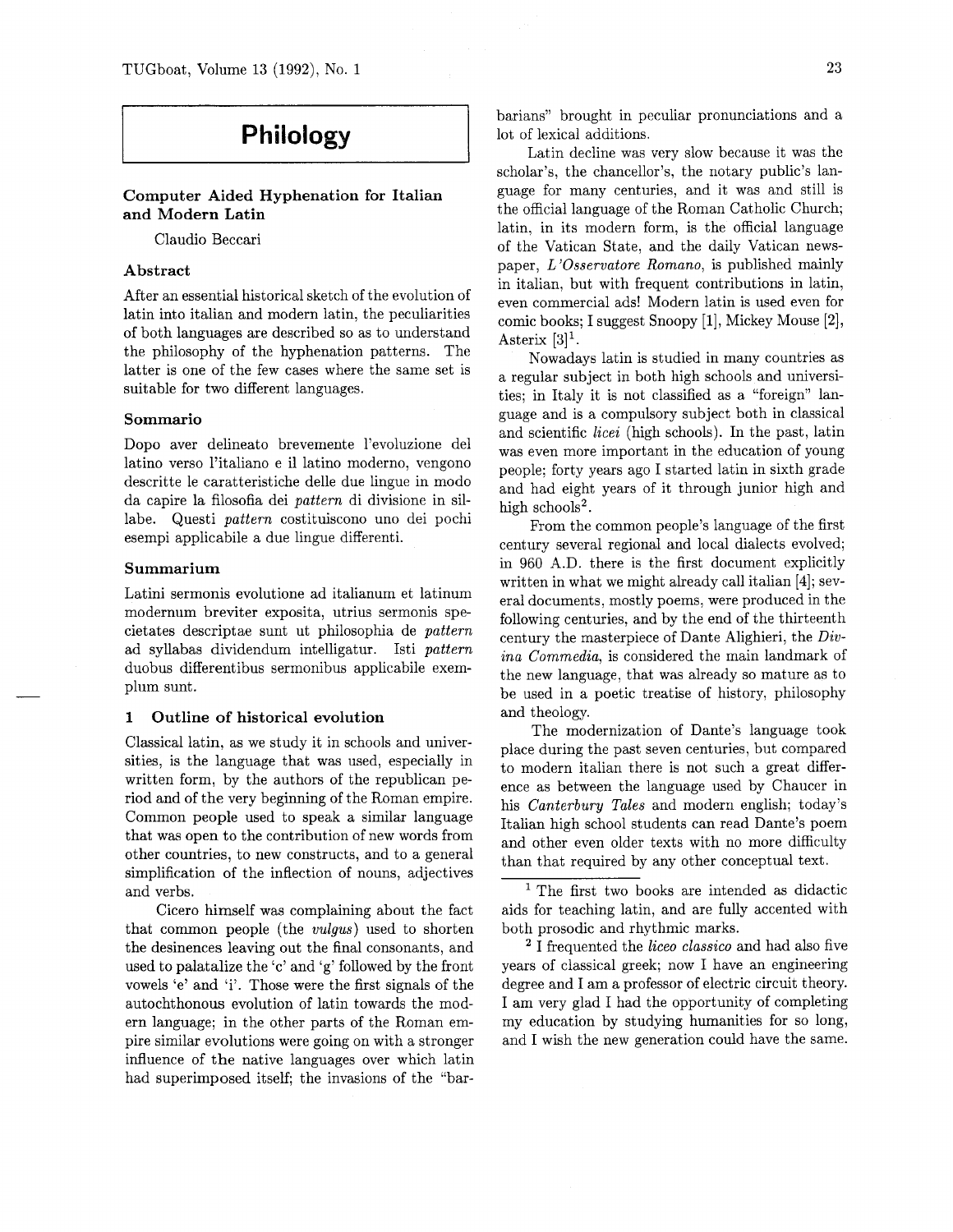# **2 Alphabet**

Italian and modern latin use the 26 letter alphabet that everybody knows with the name of latin alphabet; actually there are some fine points to consider with due attention.

Italian. The letters J, K, X, Y, and W are used only in technical terms and symbols, foreign names, and some very specialized words, such as the international word taxi. J, K and Y survive in toponyms, family names, and english style nicknames, such as Stefy for Stefania (Stephanie). The letter J (see also below) used to be employed in the past as a graphic device to distinguish the semivowel role of the letter I, so that you have  $A\textit{jmone}$  (family name) and you may write Iugoslavia (modern spelling), Jugoslavia (old fashioned spelling), or Yugoslavia (international spelling) according to your preference; in italian all three are correct and are pronounced exactly the same way.

Besides the above mentioned letters, there are five vowels, none of which is mute:  $a, e, i, o, u;$ fifteen consonants:  $b, c, d, f, g, l, m, n, p, q, r, s, t, v,$ z; and one diacritical letter: *h.* The latter does not correspond to any sound and is used only to mark half a dozen words in order to distinguish them from similar ones that sound the same but have a different meaning, to mark some interjections, and to mark the velar pronunciation of 'c' and 'g' when otherwise they would be palatalized.

Except for a dozen articles, prepositions and adverbs (that nevertheless are used quite often), all common words in italian end with a vowel; of course this statement does not apply to trade marks, unassimilated foreign words, technical terms, and the like.

Another peculiarity is that every consonant may occur in its doubled form, and this corresponds to its reinforcement when the double consonant is pronounced. There are rare instances of double vowels, but in this case, contrary to what happens in english, they form different syllables instead of a diphthong; for example, zoologico can be divided as zo- 0-lo-gi- co.

Latin. Classical latin missed J, U, and W, while V was used throughout wherever U or V are now used. Since the very beginning this anomaly was passed by scholars on into the spelling and printing of all languages; capital V was used in all circumstances, while 'v' was used in printing at the beginning of words and 'u' in the middle or at the end. This confusing habit was common to all western languages but fortunately it was abandoned starting in Holland during the sixteenth century; it lasted a little longer in Italy because of the wide use of latin, but was eventually done away by the end of the seventeenth century. When Knuth  $[5, p. 106]$  cites Pacioli's Diuine Proportione, published in Venice in 1509, he reports that title with the spelling of the original printing, but the pronunciation at that time already implied the consonant V instead of the vowel U.

In the middle ages and in the early times of printing it was the habit to use 'j' instead of 'i' in those cases where the letter 'i' formed a diphthong with the following vowel; it was just a graphic trick to distinguish the two roles of the letter 'i', and it was so successful that it was adopted also in other languages; this is the reason why even today we spell junior instead of *iunior*, although the latter is the formal latin spelling.

Modern latin uses both U and V in the proper positions, while J and W are used only in foreign names and toponyms.

There are six vowels:  $a, e, i, o, u, y$  and eighteen consonants: b, c, d, f, g, h, **k,** I, m, n, p, q, r, s, *t,*   $v, x, z$ . The ligatures  $\alpha$  and  $\alpha$  do not belong to latin; they were introduced in the sixteenth century in France and in England in order to replace the diphthongs ae, oe, and after that they enjoyed a certain popularity also in latin, but in modern usage, as well as in classical latin, these two diphthongs are spelled with separate letters.

# **3 Accents**

Italian. In italian accents are used very sparingly; it is compulsory to mark with a suitable accent the last vowel of polysyllabic oxitone words (those that receive the stress on the last syllable), and to mark some well known and specified monosyllabic words that contain a diphthong. This is standardized by the Regulation UNI 6015 [7].

In contrast to spanish and portuguese, in italian there is no necessity to mark proparoxitone words with an accent, although the best grammars recommend doing so. In practice, if you exclude oxitone words (where accents are compulsory) and paroxitone words (where accents are not required)? the other ones may be marked with an accent only when a different position of the stress might change the meaning; for example *làvati* means 'wash yourself' while *lavati* is the masculine plural of 'washed'; in this circumstance it is advisable to mark the first case unless the meaning of the rest of the sentence does not make clear which case is implied. Although the 'Sommario' of this article contains five proparoxitone words, no accents were used.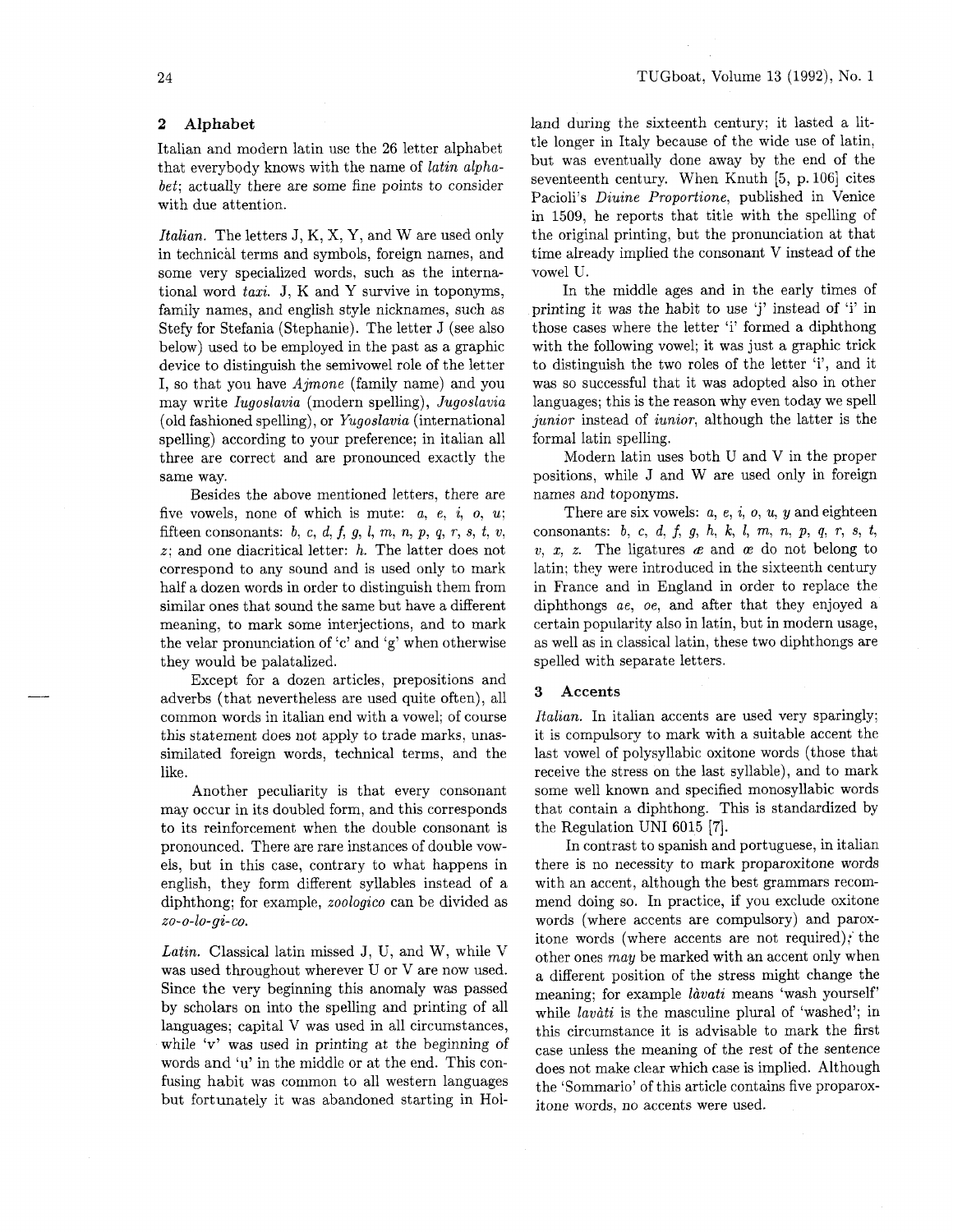The accent can be used also for denoting the open or closed nature of a vowel (only for tonic 'e' and 'o'), but this use is found only in dictionaries and grammars; a good grammar will certainly point out that *cdto* (picked up) is different from *cdlto*  (educated), but in practice the meaning is determined by the context while the actual pronunciation very strongly depends on the regional origin of the speaker.

The grave  $($   $)$  accent is used on any vowel, while the acute (') accent may be used only on the vowel 'e' (and on the vowel 'o', but only in optional situations) when it has a closed sound. Most Italians are not even aware of this choice; when they hand write, they just put any kind of small surd on the vowel to be accented, and by so doing they intend to mark only the stress; the tonic value of the accent is used only in dictionaries and grammars, while in printing the difference is maintained only for the letter 'e' in oxitone words more as a tribute to the tradition than for an actual semantic necessity.

When the accent is compulsory and upper case letters are used, if the character set does not contain accented vowels, it is accepted to use an apostrophe: UNITA' (unity) in place of UNITA; this practice is considered bad style in typesetting, but is used quite often in advertising.

The dieresis (") and the circumflex (\*) are not used anymore; in the past the dieresis was used in poetry to split a diphthong, and the circumflex had several meanings such as, for example, to mark the contraction of two 'i' into one sign in those plurals that centuries ago were spelled with a double 'i': *studii* (studies, two centuries ago), *stud;* (one century ago), *studi* (modern).

*Latin.* In latin no accents are used; the breve  $(\gamma)$ and the long  $($ <sup>-</sup> $)$  accents are used only in dictionaries, grammars and where prosody is dealt with. The dieresis is sometimes used in grammars and in prosody to mark the splitting of a diphthong: *aer*  (air), *poeta* (poet).

### **4 Apocope and aphaeresis**

*Italian.* In italian the dropping of one or more initial letters in a word (aphaeresis) takes place only in poetry and is marked with an apostrophe preceded by a white space.

The loss of one or more terminal letters in a word (apocope) either is not marked at all (see in the 'Sommario' *aver* in place of *avere)* or it is marked with an apostrophe when it corresponds to a vocalic elision before another vowel (see above *l'evoluzione*  in place of *la evoluzione)* or to a complete syllabic apocope. The latter case is very unusual, while the vocalic elision is very frequent, so that this case must be taken care of properly when dealing with hyphenation; the rules stated in the Regulation UNI 6461 [6] require that when a line ends with an apostrophe, this *must not* be replaced again with the vowel it originally replaced. In the past, not too long ago, for example when I was in elementary school, the opposite rule was in use, so that there are occasional discussions between the old styled generation and the new one. Nevertheless even today it is considered bad style to end a line with an apostrophe, and in typography this practice is tolerated only when the line width is quite small, as in the daily newspapers' narrow columns.

*Latin.* I do not know of any case where apocope or aphaeresis are marked in any visible way; actually I am almost sure that these two spelling behaviours are not legal in latin.

## **5 Diphthongs**

*Italian.* In italian a diphthong is formed by any vowel preceded or followed by an *unstressed* closed vowel ('i' or 'u'); so we have:

$$
ia, ie, io, ai, ei,oiua, ue, uo, au, eu, ouiu, ui
$$

Italian diphthongs are always pronounced maintaining the sounds of the individual vowels, and the closed vowel plays the role of a semivowel or a glide.

There are also groups of three vowels that contain two semivowels or a semivowel and a glide:

# *iuo, uie ieu, uoi, iei*

An 'i' (possibly also a 'u', but I can't find examples) sandwiched between two other vowels behaves always as a semivowel, so it always starts a new syllable.

*Latin.* In latin there are more or less the same diphthongs as in italian with the addition of

#### *ae, oe*

that one or two centuries ago were replaced with the corresponding ligatures  $\boldsymbol{x}$ ,  $\boldsymbol{x}$ ; in modern latin the pronunciation of both these diphthongs is given by a single open 'e'3.

<sup>3</sup> I have seen a reproduction of an italian book printed in Venice in the sixteen century where both these diphthongs were consistently replaced by their sound given by the letter 'e'.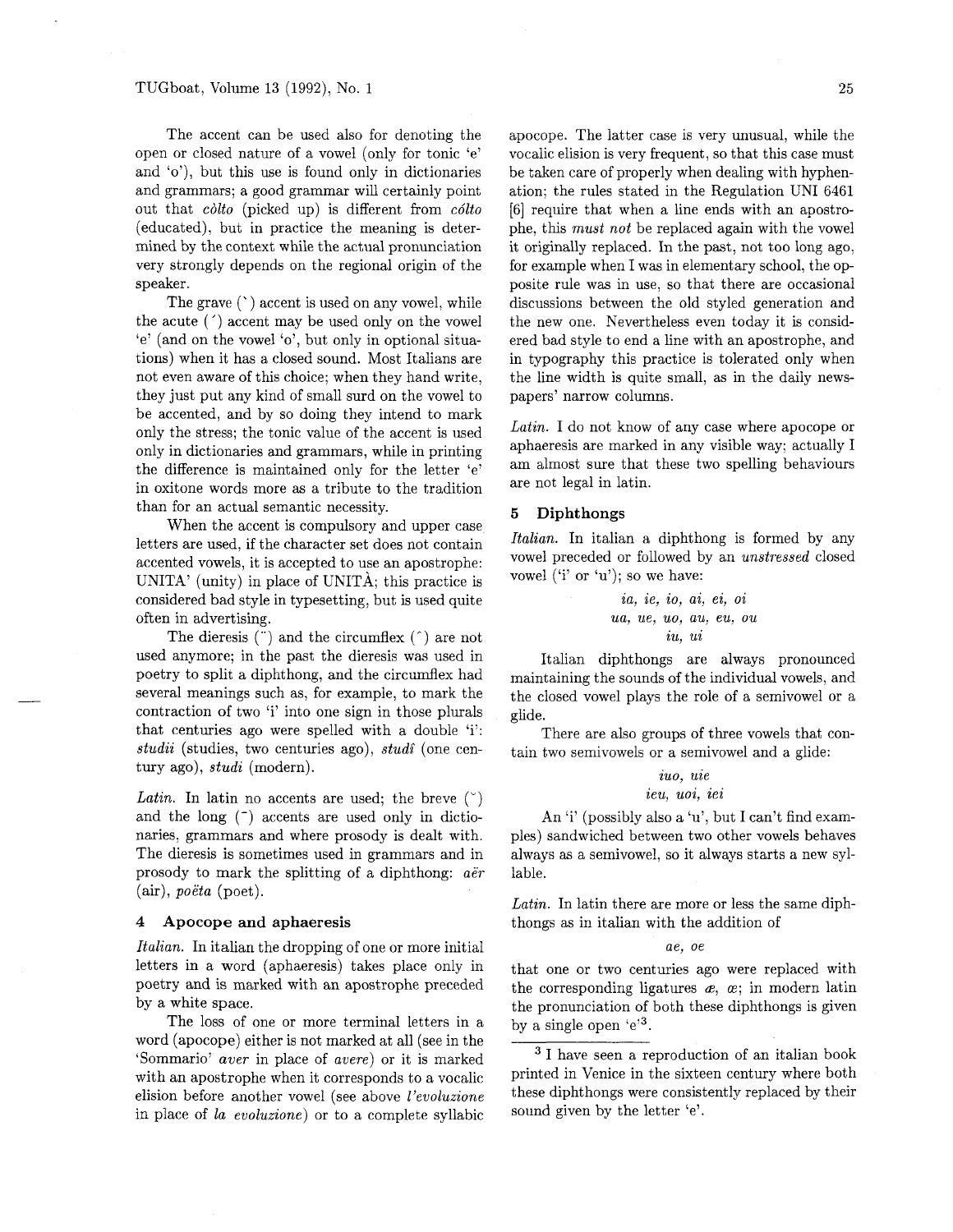Furthermore in some words of greek origin, latin may have the diphthong  $yi$ , for example  $Harpyia$  $[9]^4$ .

The main difference between italian and latin common diphthongs is that ia, ie, io, iu behave as such in latin only when they are at the beginning of a word or are preceded by another vowel; in any other case they are part of two different syllables; in italian they are always diphthongs provided the 'i' is unstressed.

## **6 Di- and trigraphs**

Italian. In italian there are groups of two or three letters that imply a sound that is not implied by any other single letter of the alphabet; besides 'c' and 'g' modified with the diacritical 'h', and 'c' and 'g' modified with a diacritical 'i'<sup>5</sup> there are

## gn, gli, sc

where  $gn$  is pronounced as in french, or as the spanish  $\tilde{n}$  or the portuguese nh; sc is pronounced as the english sh when it is followed by a front vowel 'e' or 'i', and gli is pronounced as the portuguese lh when it is not preceded by 'n' and is followed by another vowel or it is at the end of a word. These digraphs and trigraphs must not be split by the hyphenation process.

Latin. In latin by itself there are no indivisible digraphs or trigraphs, but since classical times the transliteration of greek words has required th in place of  $\theta$ , *rh* in place of  $\rho$  (but *rrh* in place of  $\rho \rho$ ), ph in place of  $\phi$ , and *ch* in place of  $\chi$ ; therefore these digraphs cannot be split by the hyphenation process.

### **7 Hyphenation**

Italian. The italian hyphenation rules are stated very simply as follows:

1. every syllable contains at least one vowel<sup>6</sup>;

 $5$  In this case the letter 'i' does not form a diphthong with the following vowel but is used just to palatalize the two consonants; from the hyphenation point of view this subtle difference may be ignored.

<sup>6</sup> This rule applies to all languages, although in every language the notion of vowel is different; for

- 2. diphthongs and 'triphthongs' behave as one vowel;
- a consonant followed by a vowel belongs to the same syllable as the vowel;
- one or more consonants not followed by a vowel (at the end of a word, possibly because of an apocope, or in technical terms, trade marks and the like) belong to the same syllable as the preceding vowel;
- when a group of consonants is found, the hyphen position is the leftmost one (even at the left of the whole group) such that the consonants that remain on the right of the hyphen can be found also at the beginning of an italian word;
- prefixes and suffixes can be ignored and the compound word may be divided as if it were a single word; in any case division according to the etymology is accepted; in practice this happens only with the technical prefixes dis-, post-, sub-, trans-, which are not very common.

Once it is clear what is a consonant, a vowel, a diphthong and a 'triphthong', the only difficult rule to apply is the rule number *5;* with the help of a school dictionary one can always find if there exists an italian word starting with a certain group of consonants.

The point is that if you use a dictionary of too high a quality, you will find words starting with almost any possible group of consonants:  $bdelio<sup>7</sup>$ , cnidio, ctenidio, ftalato, gmelinite, pneumatico, psicosi, pteridina, tmesi. But many of these words, mostly of greek origin, do not find their way into school dictionaries (except pneumatico and psicosi), so that a diligent person will not be misled by too many technicalities and will find the correct division.

example in several slavic languages 'r' is considered a vowel. If TEX contained a provision for this, the bad line break (compara-nds) that occurred in TUGboat 12, no. 2 (June 1991) on page 239, first column, 6-7 lines from the bottom, would not have taken place.

Due to the extremely specialized nature of these words, I do not give the translation in english, because I did not find a suitable italian-english dictionary that reported them; I believe, though, that their scholarly nature is such that with minor modifications they exist also in english and many other languages.

One might think that it would be the same to consider the vowel 'y' and the diphthong 'ia', since the pronunciation would be practically the same; but if you look at it from the prosody point of view, the situation becomes completely reversed; a diphthong is always long while 'y' is always short, so that in prosody Har-pyi-a becomes  $\sim$ , while Har-py-ia becomes ---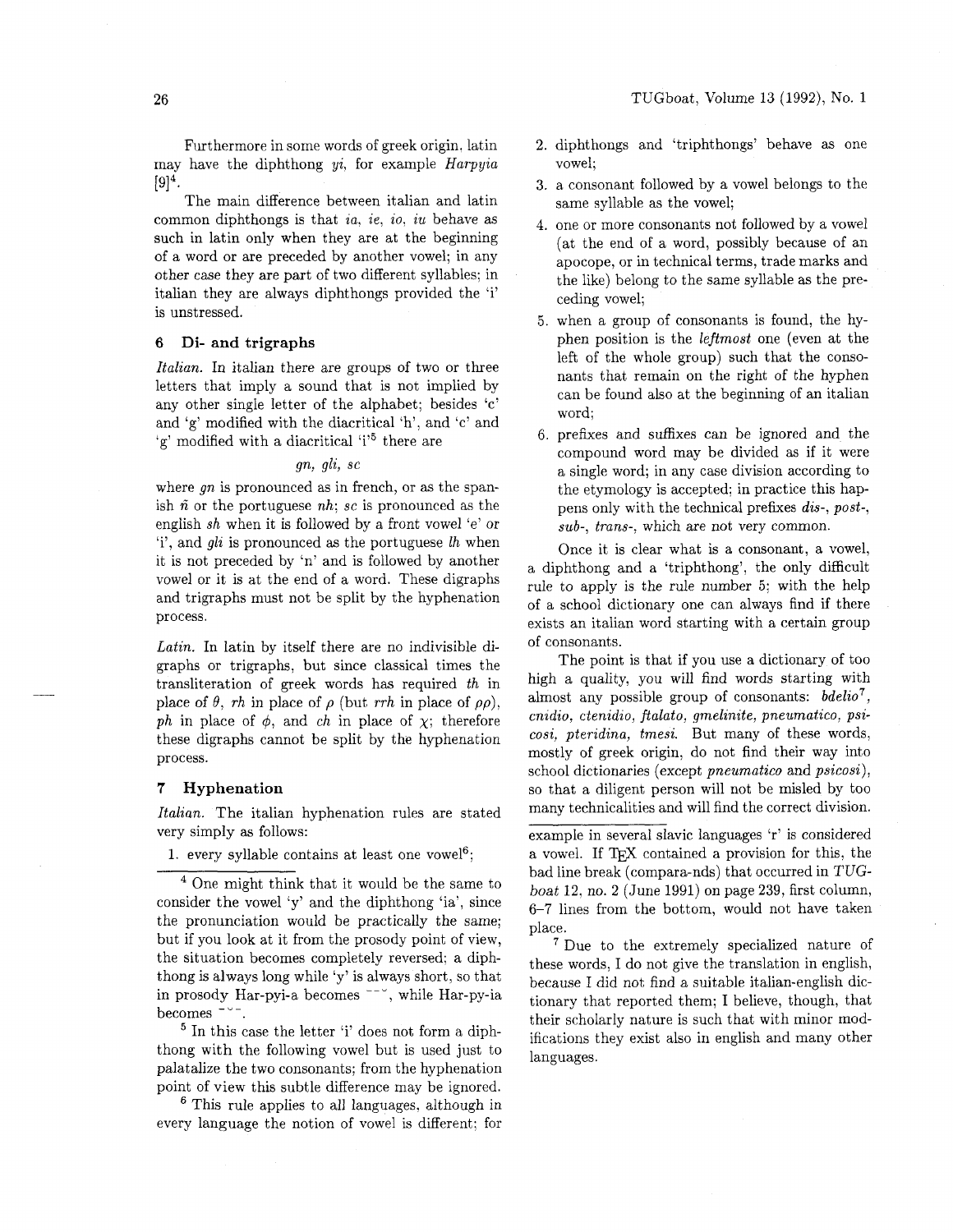| b-d     | b-n     | b-s      | $c - m$    | $c - n$ |
|---------|---------|----------|------------|---------|
| $c - s$ | $c-t$   | $c - z$  | d-g        | d-m     |
| $d-v$   | $f-t$   | $g-m$    | $p - n$    | $p-s$   |
| $p-t$   | $p-z$   | $t - m$  | $t - n$    | $z-t$   |
| g-fr    | $1d-m$  | $1d$ -sp | $1-$ st    | mb-d    |
| $mp-s$  | $nc-n$  | ng-st    | $n - s$ cr | $n$ -st |
| n-str   | $r$ -st | r-str    | $st-m$     |         |

Table 1: Groups of consonants that can be split across syllables

The Italian Standards Institute, in order to avoid confusion in this matter, established the Regulation UNI 6461 [6] that lists the groups of consonants that must be divided, table 1. This table does not list the normal consonant divisions, that is:

- digraphs and trigraphs can never be divided, except gn when it appears in a foreign word or in a word that derives from a foreign one and where the two letters are pronounced individually, such as  $Wagner \rightarrow wagneriano \rightarrow$ wag-ne-ria-no;
- geminated (double) consonants and  $cq$  must always be split;
- a liquid  $('l', 'r')$  or a nasal  $('m', 'n')$  is *always* separated from a following consonant except for the cases shown in table 1;
- any consonant is never separated from the following liquid except for the cases considered in the previous rule;
- the letter 's' is *never* separated from any following consonant (unless it is another 's').

The Regulation UNI 6461 states also the rules for the apostrophe, i.e. it behaves as the vowel it replaces; line breaking (without hyphen) is allowed after it when the line is very short, but it is bad style to do it $8$ .

Italian hyphenation for TEX has already been explained by Désarménien [8], but, although I wish I knew french as well as he knows italian, the 88 patterns that he created for italian were good only for consonants while completely ignoring diphthongs and 'triphthongs'; in a previous version I prepared for TEX **2.xq** 150 patterns were needed to perform italian hyphenation correctly.

For the rest the regulation is already made in such a way as to synthesize the hyphenation patterns TEX requires, without the need of running **patgen;** of course some care must be exercised in order to avoid strange situations and in order to replace TEX's inability to distinguish vowels from consonants.

With the advent of Version  $3.xx$  of T<sub>E</sub>X it is better to set **\righthyphenmin** to the value 2, because there is no need to protect the hyphenation algorithm from the mute vowels  $('e')$  that are so frequent in english; of course it is not good style to go to a new line with just two letters, but this is so rare that it is much better to give T<sub>EX</sub> more chances to find suitable line break points than to protect it from situations that in italian never take place.

Another reason for choosing this reduced value for **\righthyphenmin** is due to the accents; it was pointed out that in practice italian has accents, if any, only on the last ending vowel of a word. It is known that TFX does not hyphenate a word after an accent control sequence, but this drawback has a negligible influence on italian since after the accent control sequence the word may have just one letter; the accented letters found their way into the 256 symbol extended character set of  $TFX$   $3+$  so that this simple drawback is eliminated, but even with the limitations of the 128 symbol character set (unless virtual fonts are used) this TEX peculiarity is of negligible influence.

With the reduced character set I admit that  $\text{virt}\$ <sup>'</sup>**u**  $\rightarrow$  *virtu*<sup>'</sup> (virtue) cannot be hyphenated because is too short, while with the extended set **virta**  could be hyphenated as  $vir-t\dot{u}$ , but there are no problems with longer words, for example **qualit\' a**   $\rightarrow$  qualità (quality) is hyphenated by TEX as qualità, the full possibility with the extended set being qualità  $\rightarrow$  qua-li-tà. But with both character sets TFX gives correctly per-ché (because), af-fin-ché (so that), and so on.

There are no known problems with the synthesized patterns listed at the end; the only point that leaves me partially unsatisfied, but is grammatically perfectly correct, is the fact that technical prefixes such as *dis-*, post-, sub-, trans- must be explicitly separated with  $\setminus$ - if one wants to stress their specific prefix nature. See below the solution for the same problem in latin.

Latin. The patterns that are listed at the end include a subset that was originally designed just for italian; with a little thought and a few additions the pattern set was extended so as to include also modern latin.

For what concerns diphthongs, italian and latin diphthongs were merged together under the assumption that TFX is not supposed to find every possible break point but only legal break points, so that if

<sup>&</sup>lt;sup>8</sup> For line breaking after an apostrophe the new symbol <cwm> of the TEX 3+ extended character set may become useful.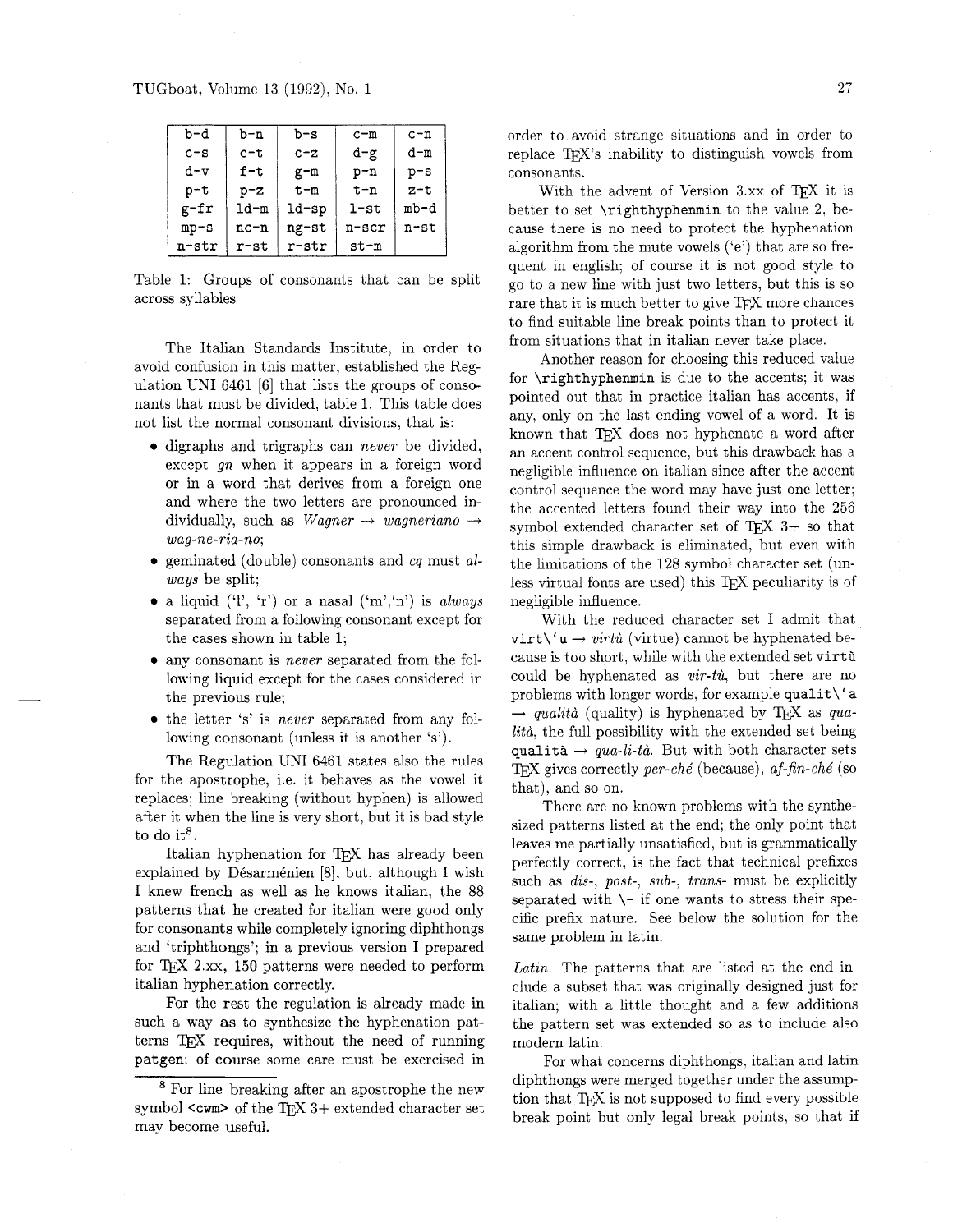two vowels are treated as a diphthong even if they belong to two different syllables, the only drawback is that you miss a legal break point but you do not make any wrong division. Moreover. most Italian readers feel uncomfortable when a break point is taken such that the new line starts with a vowel (this is certainly not the case with anglophone readers) so that the extension of the set of diphthongs of either language bothers neither Italian readers nor Latin ones. The declaration of  $\alpha$  and  $\alpha$  as letters with their **\lccode** allows also the hyphenation of words containing such ligatures.

Concerning consonant groups there is no regulation as for italian; my grammar [9] claims that latin hyphenation is done as in italian (except for what concerns prefixes and suffixes that must be divided etymologically) but in latin there are consonant groups that never occur in italian. Another book, [lo], reports hyphenation rules for italian, classical latin, classical greek, french, german, english, and spanish; for latin the rules are drawn from a german source [ll], which I was not able to reach, that apparently reports the hyphenation rules that were used in the middle ages. In classical times, as well as today, latin hyphenation is more similar to the italian than to what is reported in [10].

In order to find out how unusual consonant groups are treated in latin I examined an important scholar's book [12], the bilingual New Testament in greek and latin "apparato critico instructum", reprinted as a "reeditio photomechanica ex typographia . . . , Romae" and for which "omnia iura reservantur"; clearly this is modern latin, although the book's contents, the latin part, contains the well known text that was translated from greek and aramaic by several authors across several centuries and copied by different copyists in many codices that are preserved all over the world. This critical edition is intended as a study material and is particularly cured in the language and the spelling for the very purpose of the book.

By examining the hyphenations of this book I could list a series of consonant groups, and I could realize that the digraph  $gn$  (which is such in italian but it is not supposed to be one in latin) was not treated in a uniform way, so as to have both reg-num and re-gnum. I decided to choose the second form of hyphenation for two reasons: a) it does not conflict with the italian rule, and b) the pronunciation recommended to the clergy and that is being used in the catholic universities, seminaries, monasteries,  $\frac{9 \text{ Editor's note: The active underscore must be}}{\text{treated with care in both TFX and IATEX; it can-}}$ 

generally treated as in italian, but there are cases **\input** or **\included.** 

where it is treated as in english; for example *blas* $phenia$  (blasphemy) is hyphenated as  $blas$ -phe-mia. Since this does not conflict with the italian rule (in this language the group 'sph' is missing) a suitable pattern was generated in order to cope with such situations.

Some attention was given to prefixes and suffixes in order to find a way to separate them correctly according to their etymology; for what concerns prefixes, these must be separated regardless of the groups of letters that get split away, provided that the prefix did not lose its final vowel by elision with the initial vowel of the compound word's second element. For example the prefix paene- (almost) loses the last 'e' in paeninsula and therefore the whole word is treated as a single word and is hyphenated pae-nin-su-la.

It was possible to find suitable patterns for certain instances of ab-, ad-, ob-, trans-, for the prefixes abs-, dis-, circum-, sub-, and for the suffixes  $-dem$ , -que but the problem remains, although it shows up not so often.

The solution to this problem is to define a soft discretionary break that does not inhibit hyphenation in the rest of the word as does the plain definition  $\setminus$ -. I chose to redefine the underscore character in such a way that in math mode it maintains the usual meaning of a subscript character, while in text mode it performs as a soft break.<sup>9</sup>

```
% 
% New definition for the underscore 
% 
% Note that plain.tex and 1plain.tex 
% already \let\sb=- 
% 
\catcodeC\@=ll % 'at' is a letter 
\catcodeC\-=I3 % Active underscore 
\def\soft@break(\penalty\@M\hskip\z@\- 
                \penalty\@M\hskip\z@> 
\def-{\ifmode \sb \else \soft@break \fi> 
% 
% With TeX 3+ use instead: 
% \def-(\ifmmode \sb \else \cwm\cwm \fi3 
%
```
Therefore, if wrong prefix or suffix hyphenations are found in the drafts, it is possible to correct (or to write it that way from the beginning) **con-iungo, ob-iurgo** so that the possible hyphenation points are con-iun-go, ob-iur-go.

corresponds to the italian digraph gn. treated with care in both TEX and L<sup>AT</sup>EX; it can-<br>Also the letter 's' is not treated uniformly; it is not safely be used in **labels** or in file names to be not safely be used in **\labels** or in file names to be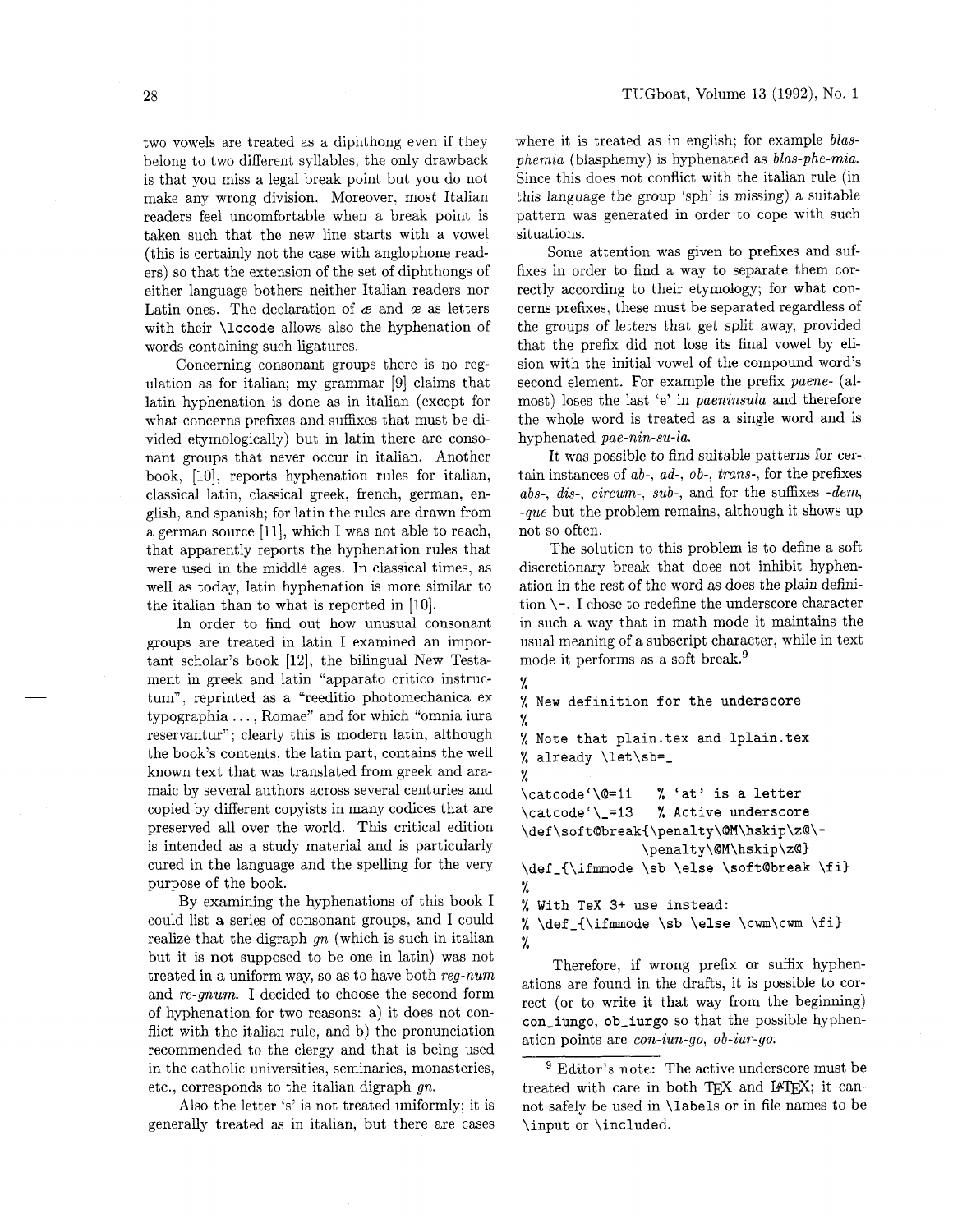## **8** Generation of the format file

In the appendix the file italat .tex is listed and the patterns may be checked against the rules that have been stated in the previous sections. Special attention was given to the groups  $ps$  and  $pn$ , because table 1 states that they must be separated, but the compound words with psic- (example parapsicologia) and pneum- (example pseudopneumococco) must not be hyphenated after the 'p'.

The ligatures ' $x$ ' and ' $x$ ' have been included with the  $\sim$  notation and \let to the familiar control sequences \ae and \oe so that the pattern table is easily readable. If one has access to a  $T_F X$  3+ version, that allows the use of the 256 character code scheme published in TUGboat, [14], these ligatures have different codes so that suitable lines must be commented or uncommented.

The pattern list is preceded by some definitions:

- the category, lower case and upper case code definitions for the ligatures ' $\mathbf{e}$ ' and ' $\mathbf{e}$ ' so that they can be used in latin text; I stress again that these ligatures should not be used, except when quoting verbatim some text where they have been used.
- $\bullet\,$  the new definition of the underscore character so as to produce a "soft" discretionary break; the T $\cancel{FX}$  3+ extended character codes described in [14], include the special invisible character **<cwm** that can be used in the definition of such soft break, provided that the pattern table contains a suitable pattern.
- the pattern scheme was developed and tested with existing versions of  $Tr[X \ 3.0, 3.1, \nand$  $3.14^{10}$ , none of which accepts extended codes; if a version of  $T_{F}X$  3+ that accesses the extended character codes is available, the accented letters  $\dot{a}$ ,  $\dot{e}$ ,  $\dot{e}$ ,  $\dot{i}$ ,  $\dot{\phi}$ ,  $\dot{u}$  (and the corresponding uppercase letters) can be declared with their \lccodes by initex, so that the patterns require only simple control sequences in order to include such letters while remaining completely transportable.
- the definition of the new language "italian" with the command (\italiano) that invokes all the auxiliary definitions; the apostrophe character must be given its \lccode so as to treat it as a normal letter and as the vowel it replaces. Remembering that with the nonextended seven-bit ASCII and internal codes, the apostrophe is used also as a single quote or as the first element of the ligature of

the double quote, by treating the apostrophe as a letter, one might encounter rare instances where closing quote(s) introduce possible hyphen positions in the wrong places depending on the value of \righthyphenmin; every effort was spent to preview such cases, so that when apostrophes are present there are suitable patterns that allow or disallow hyphenation. Up to now no wrong hyphenations were reported in these cases.

- the command for latin (\latino, ablative and short for "latino sermone") is defined so as to catcode the ae and ce ligatures, and to restore the apostrophe to its original setting;
- $\bullet$  the same is done with english (\english) so that you can interchange the three languages with the assurance of maintaining the correct settings for each one of them.

The patterns are enclosed within a group so that the \lccode of the apostrophe and the codes for the ligatures ' $\alpha$ ', ' $\alpha$ ', and accented vowels remain local and do not mix things up with the default language and/or with the previously defined languages.

Adding these hyphenation patterns to the format that has one or more languages already defined is not a heavy overhead; if you add italian and latin to the default language 'english' you do not need a large version of TFX; the statistics, after running initex, say that the hyphenation trie is of size 6359 with 223 ops, 181 of which are used for english and 42 for italian and latin; italo-latin hyphenation requires just 209 patterns (some of which probably never occur in practice) against the 4447 needed in english<sup>11</sup>.

## **9** Conclusion

The hyphenation patterns valid for both italian and latin have been generated directly from the grammar hyphenation rules; for italian the set of patterns (a subset of that shown in the file italat . tex reported in the appendix) has been in use for two years in the Institution where I work, and after a short period of careful observation and debugging it performed absolutely without errors of any kind. Although the italian rules allow hyphenation of a compound word as if it were a simple one, some prefixes that are mainly used in technical terms may be explicitly hyphenated with the help of the new meaning of the underscore character.

<sup>11</sup> These figures were obtained after an initex run with the italat . tex file in the appendix and no extended character set.

<sup>&</sup>lt;sup>10</sup> I have access to TurboTFX 3.0, to SBTFX 3.1 and to North Lake Software TFX 3.14a.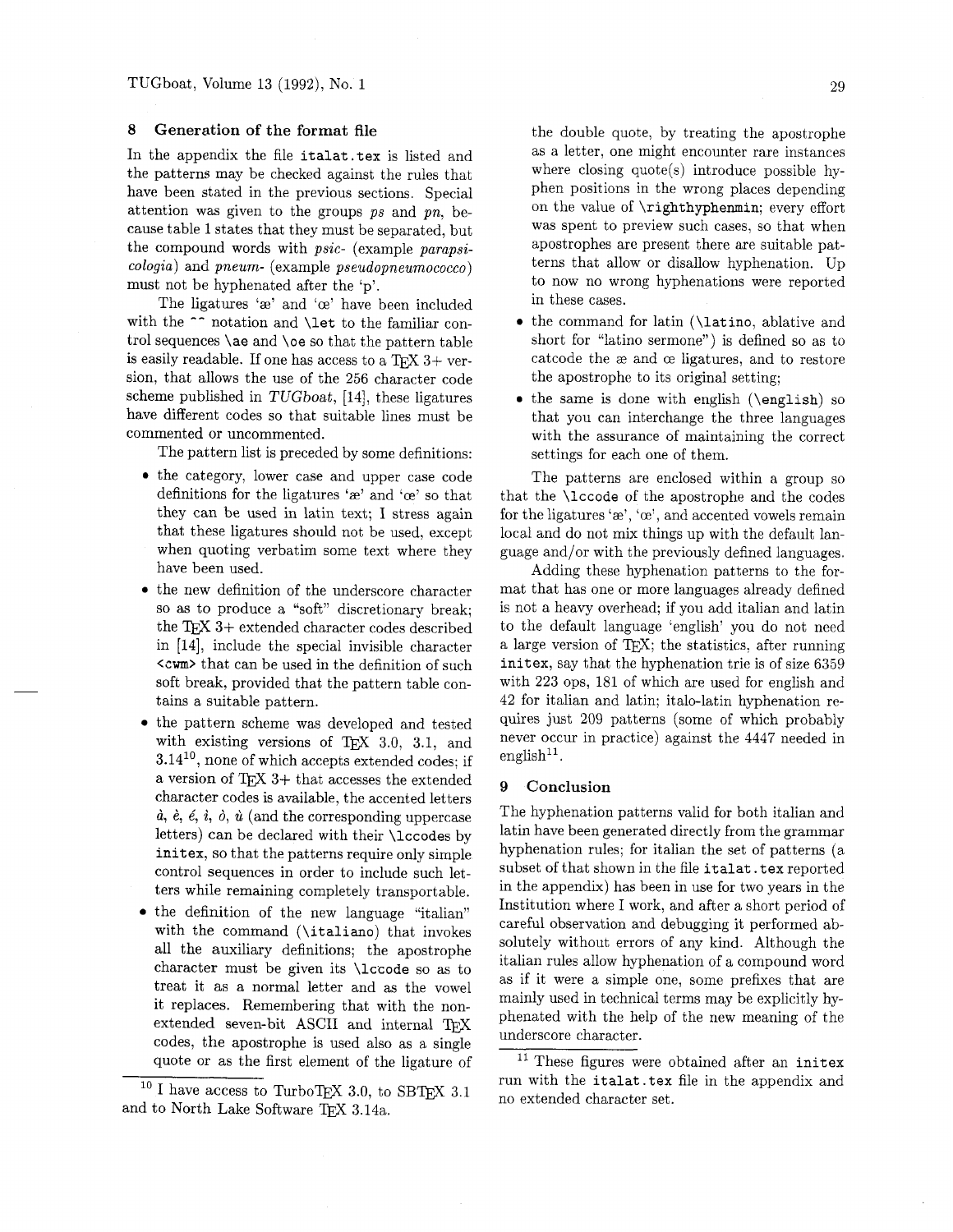La lingua italiana e le lingue cosiddette romanze o neolatine, cioè lingue derivate anch'esse dal latino (francese, spagnolo, portoghese, rumeno ed altre minori), si fanno risalire all'idioma, che a1 tempo dell'impero romano era parlato nella penisola italiana, nelle regioni del Mediterraneo occidentale e nella Dacia, l'odierna Romania.

Tracce evidentissime si osservano ancor oggi non soltanto nel lessico e nella morfologia del gruppo linguistico neolatino, ma anche in altre lingue europee, quelle del gruppo anglo-sassone, come conseguenza dell'influsso diretto o indiretto esercitato dalla lingua di Roma sugli idiomi particolari dei popoli nordici.

Per quel che riguarda la lingua italiana, essa si collega direttamente a1 sermo vulgaris latinus, cioè al latino parlato comunemente dalle famiglie e in pubblico nei quotidiani rapporti di commercio e di affari.

**Figure 1:** Example of italian text typeset in narrow columns (from [9])

Et sicut Moyses exaltavit serpentem in deserto, ita exaltari oportet Filium hominis, ut omnis, qui credit in ipsum, non pereat, sed habeat vitam aeternam. Sic enim Deus dilexit mundum, ut Filium suum unigenitum daret, ut omnis qui credit in eum non pereat, sed habeat vitam aeternam. Non enim misit Deus Filium suum in mundum, ut iudicet mundum, sed ut salvetur mundus per ipsum. Qui credit in eum, non iudicatur; qui autem

non credit, iam iudicatus est, quia non credit in nomine unigeniti Filii Dei. Hoc est autem iudicium, quia lux venit in mundum, et dilexerunt homines magis tenebras quam lucem; erant enim eorum mala opera. Omnis enim, qui male agit, odit lucem et non venit ad lucem, ut non arguantur opera eius; qui autem facit veritatem, venit ad lucem, ut manifestentur opera eius, quia in Deo sunt facta.

**Figure 2:** Example of latin text typeset in narrow columns (J 3,14-21)

For latin there is less experience but the impression is that also in this language there are no hyphenation errors; anyhow the author is grateful to anyone who might report suggestions and corrections. The new meaning of the underscore character is very useful for prefixes and suffixes and must be used whenever unusual consonant clusters are generated by the apposition of a prefix or a suffix.

In Figures 1 and 2 two examples show the performance of the hyphenation algorithm in italian and in latin when the line width is very small; you may notice than in such narrow columns italian gets some advantage thanks to the possibility of having two-letter final syllables.

I am pleased to express my thanks to the Nuns of the Benedictine Monastery of Viboldone in S. Giuliano Milanese (Milano), Italy, who assisted me with their experience in typesetting latin and other ancient languages.

# **References**

- [I] Schulz C.M., Insuperabilis Snupius, translated into latin by G. Angelino, European Language Institute, Recanati, Italy, 1984
- [2] Walt Disney, Michael Musculus et Regina Africae, translated into latin by C. Egger, European Language Institute, Recanati, Italy, 1986
- [3] Goshinny and Uderzo, Asterix gladiator, translated into latin by K.H.G. von Rothenburg (Rubricastellanus), Delta, Stuttgart, 1978
- Migliorini B.M., Storia della lingua italiana, (History of the italian language), Sansoni, Firenze 1963
- [5] Graham R.L., Knuth D.E., Patashnik O., Concrete mathematics, Addison-Wesley Publ. Co., Reading, Mass., 1989 (3rd printing)
- Divisione delle parole in fin di linea (Word hyphenation at the end of a line), published by UNI, Ente Nazionale Italiano di Unificazione, Milano, 1969
- Segnaccento obbligatorio nell'ortografia della lingua italiana (Obligatory accent marks for the correct spelling of the italian language), published by UNI, Ente Nazionale Italiano di Unificazione, Milano, 1967
- [8] Désarménien J., "The use of TEX in French: hyphenation and typography" in  $T_{E}X$  for scientific documentation, D. Lucarella ed., Addison-Wesley Publ. Co., Reading, Mass., 1985
- [9] Manna F., I1 latino ieri e oggi (Latin yesterday and today), Signorelli, Milano, 1985
- [10] Farina R., Marinone N., Metodologia (Methodology), Societh Editrice Internazionale, Torino, 1979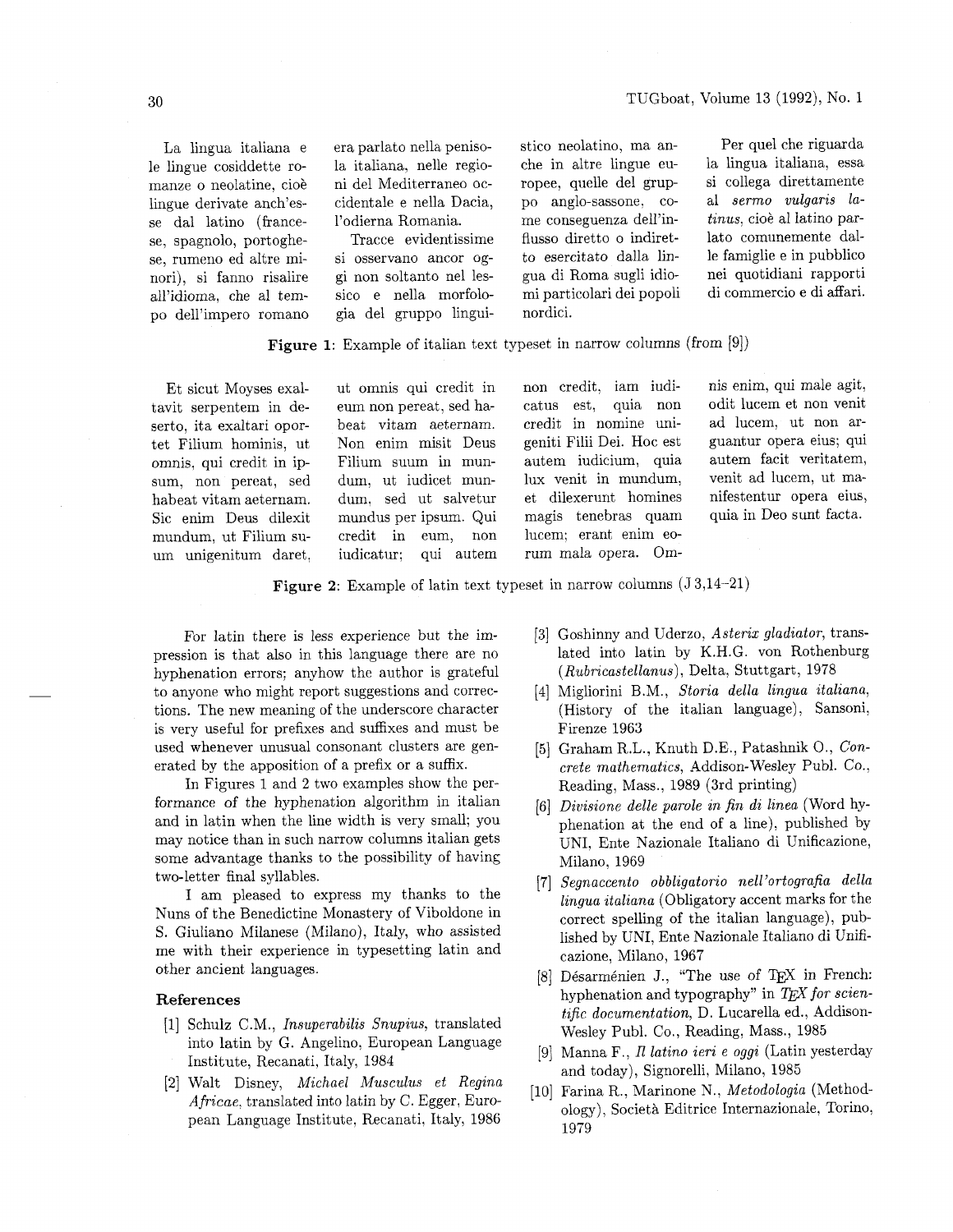- Leumann M., Hofmann J.B., Szantyr A., *Lateinische Grammatik* (Latin grammar), vol. I, Miinchen, 1977
- *Nouum Testamentum Graece et Latine* (The New Testament In Greek and Latin), A. Merk S.J. ed., Istituto Biblico Pontificio, Roma, 1984
- Braams J., *Babel,* a *multilingual style option*  system for use with  $\mu T_F X$ 's standard docu*ment styles,* TUGboat 12, no. 2, (June 1991), pp. 291-301
- [14] Ferguson M.J., *Report on multilingual activities,* TUGboat 11, no. 4 (November 1990), pp. 514-516
	- o Claudio Beccari Dipartimento di Elettronica Politecnico di Torino 1-10129 Turin, Italy beccariQpolito.it

### **Appendix A The** italat . tex file

This file must be input after the last line of the file plain. tex (or 1plain. tex for  $I\rightarrow I\rightarrow I$ ); the definitions given before the pattern table are better located in the format file, so they are valid for any style and there is no possibility to forget them. If this file is used with TFX 2.xx, comment out the lines that contain the commands \newlanguage and \language. Similarly, move the comment character as indicated if you use this file with T<sub>E</sub>X  $3+$  and the extended character set.

```
11110111118~~111I0011111~~~1118~111~11111~1911111111111111111181~~~011~~1111~1 LLLLLLLLLLLLLLLLLLLLLLLLLLLLLLLLLLLLLLLLLLLLLLLLLLLLLLLLLLLLLLLLLLLLLLLLLLLLLL 
% 
% FILE 1TALAT.TEX 
% 
% Hyphenation patterns for Italian and Latin 
11008001#1011111#10~1011~11~11111~11~~~111~~1~111111~11~11~1~1~~~1~~~11~~11111 LLLLLLLLLLLLLLLLLLLLLLLLLLLLLLLLLLLLLLLLLLLLLLLLLLLLLLLLLLLLLLLLLLLLLLLLLLLLLL 
% Prepared by Claudio Beccari, Politecnico di Torino, Italy 
% e-mail beccari@polito.it
% 
% Version date 10 January 1992 
% 
\catcodel\@=ll 
                                                                        % Q is a letter 
% Useful definitions 
% 
% Ligatures \ae, \AE, \oe 
and \OE 
% 
% If TeX 2.xx is used, or 
no extended character set is available, 
% the macro \specialcodes 
is correct; comment it if you use TeX 3+ 
%<br>%%%% \ae = 26 \AE = 29 \oe = 27 \OE = 30
% 
\def\specialcodes{% 
           \catcode 26=11 \catcode 29=11 \lccode 29=26 % Ligatures \ae,\AE 
           \uccode 29=29 \lccode 26=26 \uccode 26=29 
            \catcode 27=11 \catcode 30=11 \licode 30=27 % Ligatures \oe, \OE
            \uccode 30=30 \lccode 27=27 \uccode 27=30) 
% 
% If TeX 3+ is used, and assuming that lccodes and uccodes are already 
% established, the following \specialcodes macro must be uncommented: 
%<br>%%%% \'a=^^e0 \'e=^^e8 \'e=^^e9 \'\i=^^ec \'o=^^f2 \'u=^^f9
I,.... \sqrt{2} \sqrt{6} \sqrt{3} \sqrt{2} \sqrt{6} \sqrt{2} \sqrt{1} \sqrt{2} \sqrt{1} \sqrt{2} \sqrt{1} \sqrt{2} \sqrt{1} \sqrt{2} \sqrt{1} \sqrt{2} \sqrt{1} \sqrt{2} \sqrt{1} \sqrt{2} \sqrt{1} \sqrt{2} \sqrt{1} \sqrt{2} \sqrt{1} \sqrt{2} \sqrt{1% 
%\def\@namelet#1{\expandafter\let\csname#l\endcsnme=) %\def\specialcodes{\@namelet{@gr@a}^^e0
                                                 \@namelet{@gr@A}^^cO
                      \verb|\@namelet{@gr@e}^^e8٧.
                                                  \@namelet{@gr@E}^^c8
%
                      \@namelet{@ac@e}^^e9
                                                  \@namelet{@ac@E}^^c9
```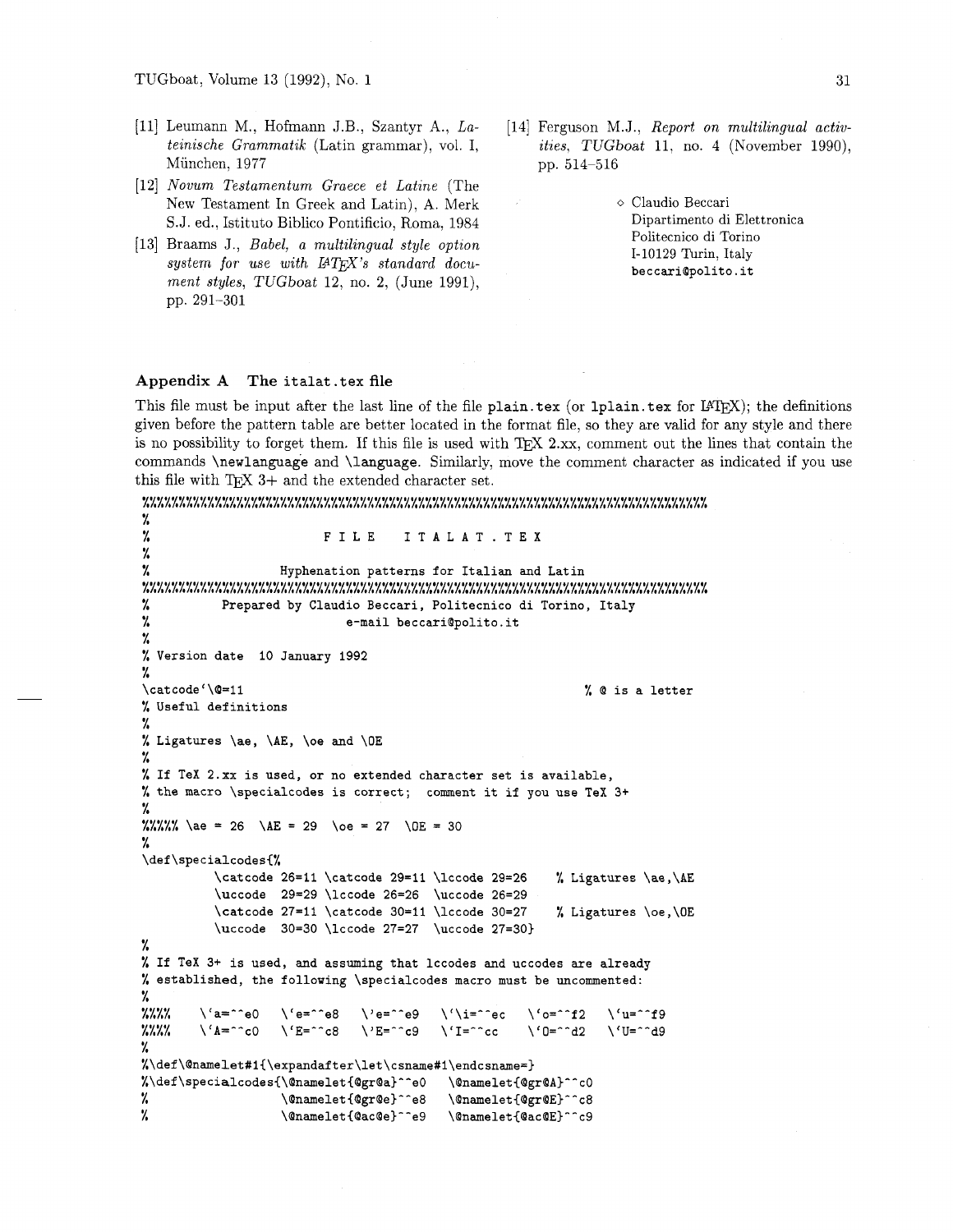```
\pmb{\%}\Qnamelet{QgrQi)^^ec \Qnamelet{QgrQI)^^cc 
                   \@namelet{@gr@o}^^f2 \@namelet{@gr@O}^^d2<br>\@namelet{@gr@u}^^f9 \@namelet{@gr@U}^^d9
%
                                          \Qnamelet{QgrQu)^-f9 \QnameletIQgrQU)--d9 
%
                   \let\cum = ^17 \ \lvert\!\csc\right.^* 17 \ \lvert\!\csc\right.^* 17 = "17} % Compound word marker
%
٧.
% Languages 
% 
% A number is given to italian/latin hyphenation 
% 
\newlanguage\italian 
% 
% New definition for the underscore 
% 
% Note that plain.tex and 1plain.tex already \let\sb=- 
% 
\text{Value} \{\text{Value} \}\def\soft@break{\penalty\@M\hskip\z@\-\penalty\@M\hskip\z@}
\def-{\ifmode \sb \else \softQbreak \fi) 
% 
% With TeX 3+ use instead: 
% \det_{\imath}% 
% Definition of the commands \italiano and \latino 
% 
\def\italiano{\language=\italian \specialcodes 
              \rightarrow% 
\def\latino{\language=\italian \specialcodes 
              \righthyphenmin=2 \lccode ' \ ' =O) 
% 
\def\english{\language=O \righthyphenmin=3 \lccode'\'=O) % Needed in order 
% to restore the english settings when you revert to english 
% 
I % Beginning of the group 
7, 
% With TeX version 3 or lower use: 
\left\{ \left( \left( \frac{1}{1 + \alpha} \right)^n \right) \right\} \left\{ \left( \left( \frac{1}{1 + \alpha} \right)^n \right) \right\} \left\{ \left( \frac{1}{1 + \alpha} \right)^n \right\} Comment with TeX 3+
% and with TeX 3+ use 
% \let\ae="c6 \let\oe="f7 % Uncomment with TeX 3+
% and 
%\def\'#1{\csname @gr@#1\endcsname} % Uncomment with TeX 3+
% \def\'#lI\csname QacQ#l\endcsname) % Uncomment with TeX 3+ 
% 
\language\italian \specialcodes 
\lccode'\'='\' % Apostrophe catcoded to lower case 
\patterns{ 
. a2b2s3 . a2b3l 
.o2b31 .o2b3m .o2b3r .o2b3s 
. anlti3 . anlti3m4n 
.di2s3ci3ne .cirlcu2m3 
. wa2g3n .a2p3n .ca4p5s 
.pre3i .pro3i 
.ri3a .ri3e .re3i .rid0 .ri3u 
. su4b31u . su4b3r 
2 s 3que. 2s3dem. 
3p4si3c4 3p4neul 
                                                       % Diphtongs and hiati a1a a2e a2i a2j a1o a2u a2y
a2y30 a3i2a a3i2e a3i20 a3i2u ae3u 
ela ele e2i e2j e20 e2u e2y e3iu
```
32